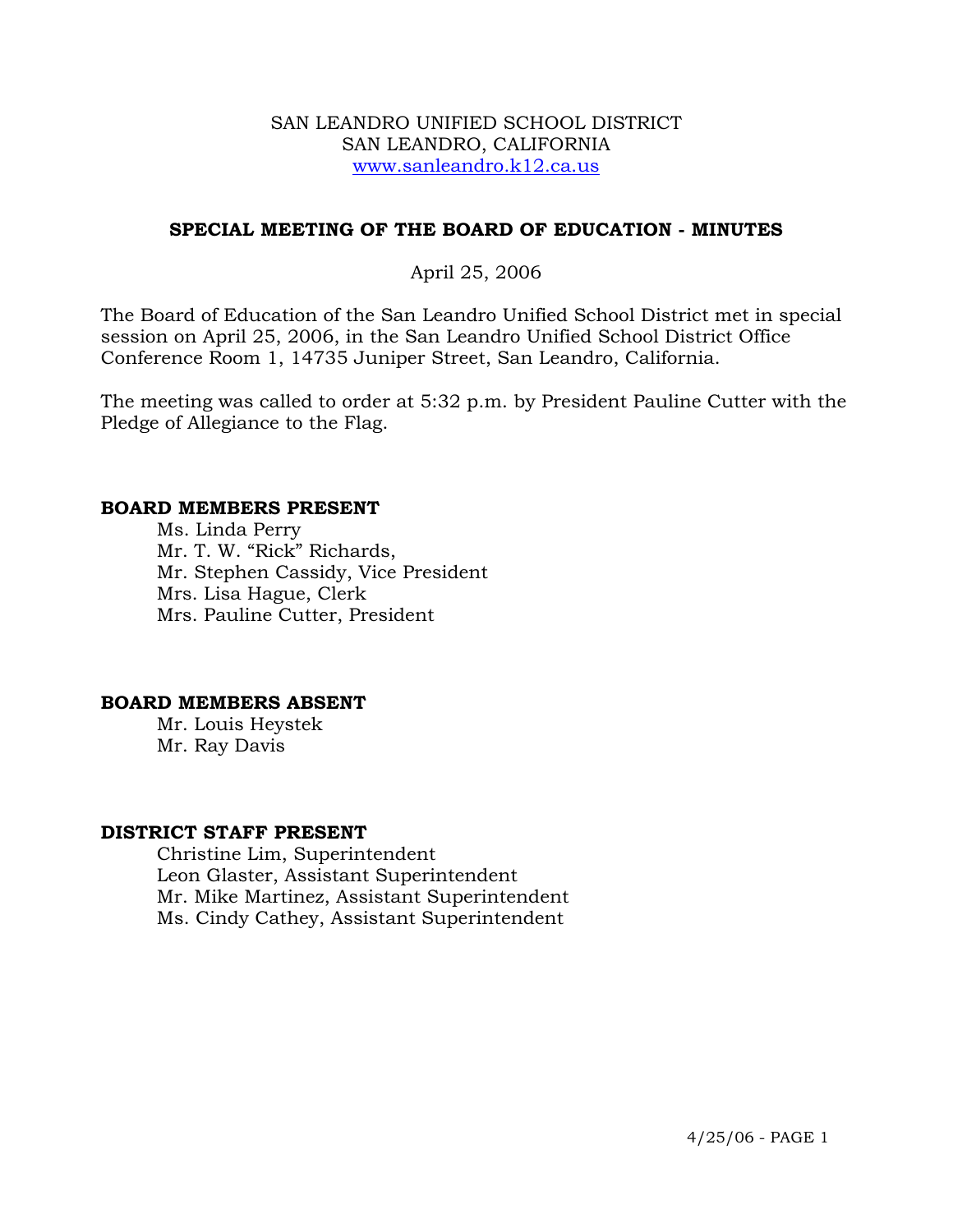## **ACTION ITEMS**

#### Human Resources

### 2.1-A Resolution #06-19, Reduce Classified Services Due to Lack of Funds

Responding to Mrs. Hague and Mr. Cassidy, Assistant Superintendent Mike Martinez said that the California School Employees' Association (CSEA) had been notified of the recommendation to reduce FTE due to lack of funds, and that he didn't anticipate any further reductions at this time.

On a motion made by Mr. Richards and seconded by Mrs. Hague, the Board adopted Resolution #06-19, Reduce Classified Services Due to Lack of Funds, by a 5-0 vote. Trustees Davis and Heystek were absent.

# **PUBLIC TESTIMONY ON NON-AGENDA ITEMS**

None

## **BOARD MEMBER COMMENTS**

- Ms. Perry reminded the Board that due to the lack of support from the federal government, Paraeducators could now be potentially at risk.
- Mr. Cassidy said that following a conversation he recently had with his neighbor regarding Measure A, how stunned he was on the lack of fiscal understanding of our schools and California School finance, emphasizing the District's continued obligation to educate, reach out, and engage in conversation with the community as we move forward with the bond. In an effort to answer his neighbor's questions and concerns, Mr. Cassidy said that he would forward a copy of *The Fiscal Blueprint* to her.
- Mrs. Cutter drew the Board's attention to Union City's appeal of the 911 fee ruling that invalidates the City's two-year emergency communication response fee, stating that the fee set back in 2004 amounted to a special tax and could not be implemented without a citywide vote, noting that such a decision may have far-reaching effects.